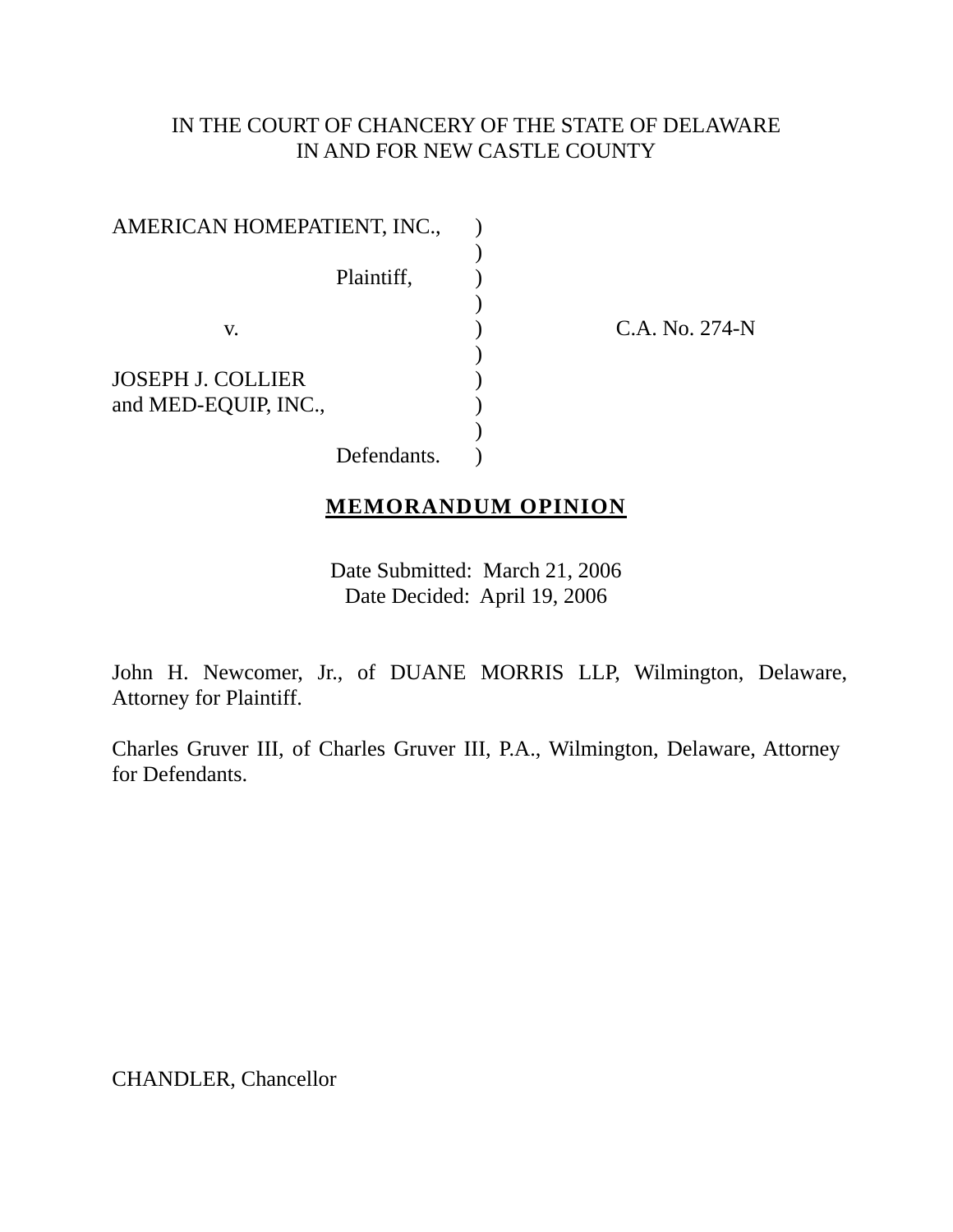American Homepatient, Inc. ("AHOM") brought this action to enforce the terms of a Confidentiality and Non-Compete Agreement (the "Non-Compete Agreement") between AHOM and its former employee, defendant Joseph J. Collier, and a Settlement Agreement (the "Settlement Agreement" and, together with the Non-Compete Agreement, the "Agreements") among AHOM, Collier, and Med-Equip, Inc. ("Med-Equip"), Collier's present employer. AHOM alleges breach of contract and tortious interference with contract and prospective business relations. AHOM seeks damages and injunctive relief, including specific performance of a covenant not to compete.

This matter was tried over three days in August and September, 2005. The parties completed post-trial briefing on March 21, 2006. This Memorandum Opinion reflects the Court's post-trial findings of fact and conclusions of law. For the reasons set forth later, the Court concludes that the Agreements are valid and enforceable but were not breached by Collier and Med-Equip, and that Collier and Med-Equip did not tortiously interfere with AHOM's contracts and prospective business relationships.

#### **I. FACTUAL BACKGROUND**

AHOM provides home respiratory and medical equipment services, focusing its business on in-home patient care, developed through referral sources such as hospitals, physicians and home health care agencies. Marketing efforts are not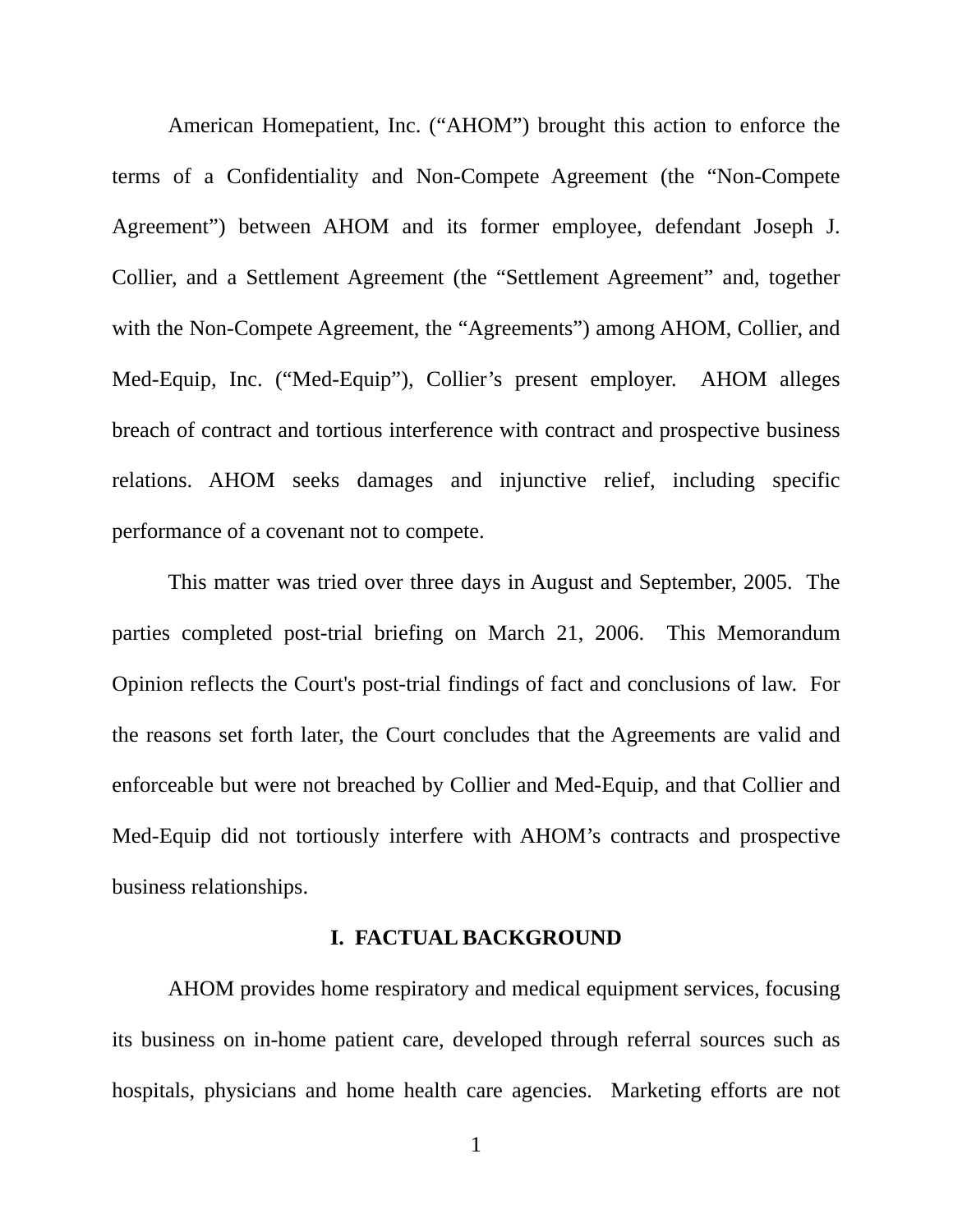directed towards individual patients because there is no effective means of identifying an individual who may need services or equipment, and presumably because the patient will oftentimes defer to a physician's recommendation. Therefore, targeting the physician, nurse, or other individual (the "referral source") empowered to place such an order is an integral part of AHOM's business.

Collier was employed by AHOM from 1996 to 2003, working principally from the company's Newark branch. The Newark branch provides durable medical equipment ("DME"), such as walkers, wheelchairs, hospital beds, and commodes; the branch also provided respiratory services, such as oxygen and related equipment.

Collier began his employment with AHOM as a respiratory therapist, but at his request in 2000 he began working as an account executive. Account executives develop relationships with referral sources that are invaluable to the success of the company; no different from any other account executive at AHOM, Collier executed a form Non-Compete Agreement on August 8, 2001. Once on the job, Collier soon discovered he was a natural born salesman. His forward manner of approaching potential referral sources apparently lacked inhibition. For example, patrolling the hallways of Christiana Hospital, where he served as AHOM's liaison, he would bluntly ask people he knew "Do you have anybody going home today? Do you have a patient for me?" and he was often rewarded with referrals.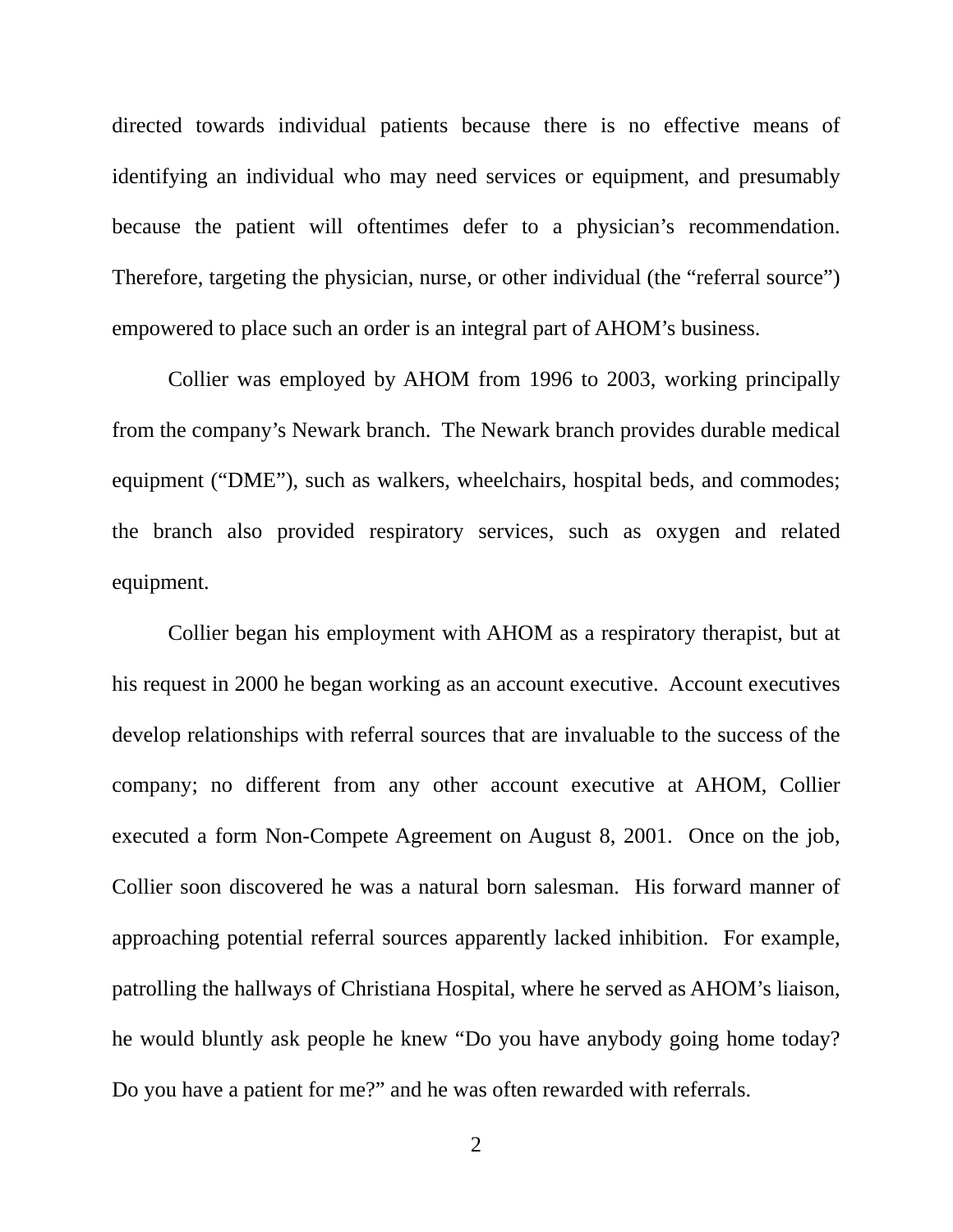Med-Equip is a competitor of AHOM, based in Folsom, Pennsylvania. Having attempted for some time to expand in the Delaware market, Med-Equip hired Collier as the branch manager of its Milford, Delaware location. AHOM quickly brought suit, and following initial discovery, a Settlement Agreement was agreed upon and signed on November 13, 2003. The Settlement Agreement effectively permitted Collier to work as a respiratory therapist, as defined in an exhibit to the Settlement Agreement, while maintaining the force and effect of the Non-Compete Agreement in all other respects.

Over the course of the period covered by the Non-Compete and Settlement Agreements, Collier was involved in the ordering or delivery of DME that was both respiratory and not respiratory in nature. Collier was also the recipient of a company Nextel cell phone that had the capability of receiving and sending direct communications from Med-Equip's office, including customer service, and the ability to be "tweaked" (*i.e.*, used as a walkie-talkie).

In his activity logs, Collier reported contacting referral sources for certificates of medical necessity ("CMN") on a number of occasions, when prior CMNs had gone stale, and a new CMN was required. Those CMNs were therefore obtained only in respect to patients who were already Med-Equip patients. Doctors who executed such stale CMNs were already referral sources of Med-Equip before Collier became employed.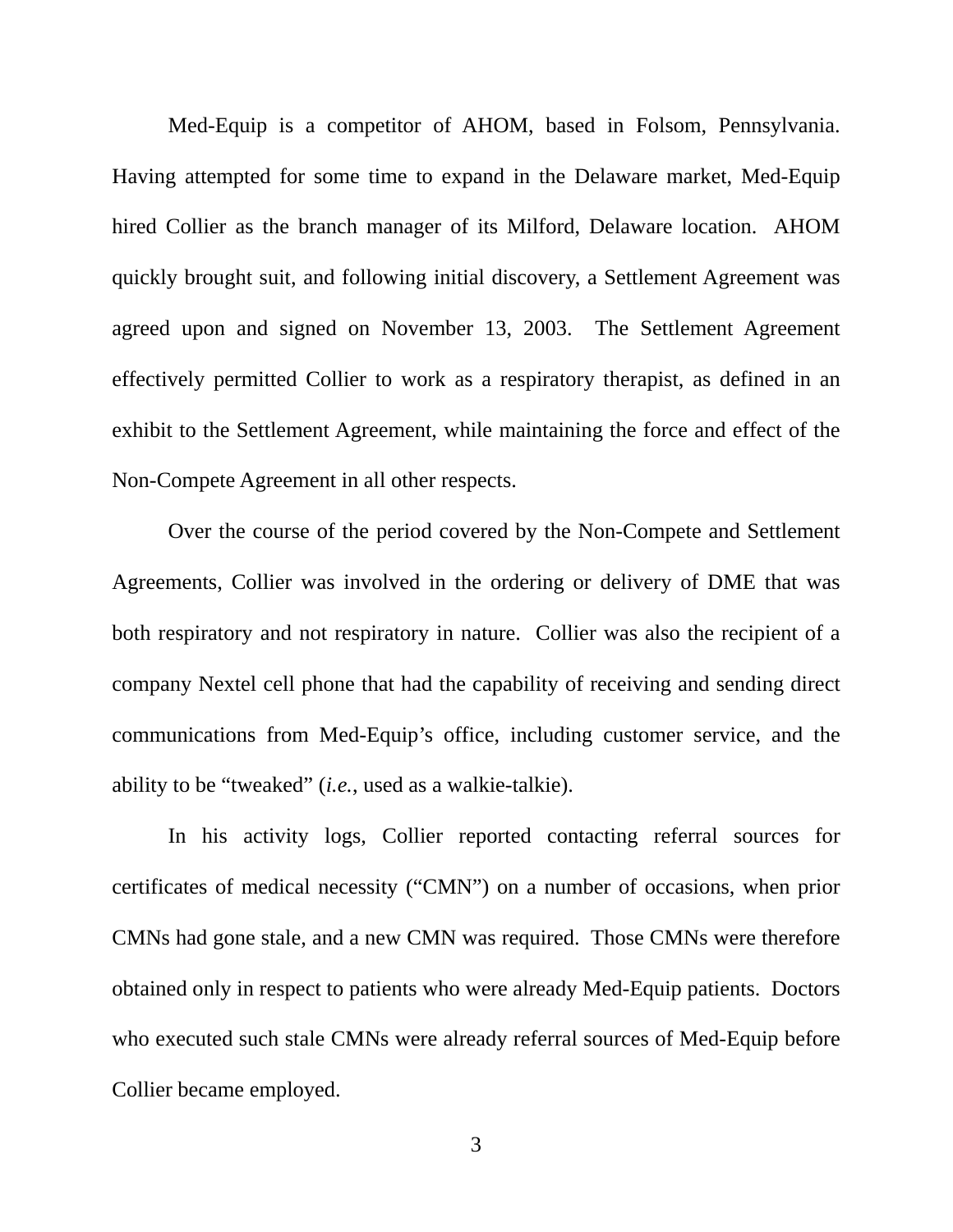### **II. ANALYSIS**

## *A. Breach of Contract*

Plaintiff alleges that Collier breached the Non-Compete Agreement and that both Collier and Med-Equip breached the Settlement Agreement. The Court must first determine whether AHOM had enforceable contracts with Collier and Med-Equip and, if so, whether they were breached.<sup>1</sup> Though the Agreements were enforceable, defendants did not breach the contracts.

### 1. Enforceability

To be enforceable, a covenant not to compete must (1) meet general contract law requirements, (2) be reasonable in scope and duration, both geographically and temporally, (3) advance a legitimate economic interest of the party enforcing the covenant, and  $(4)$  survive a balance of the equities.<sup>[2](#page-4-1)</sup> When seeking specific performance of a covenant not to compete, the plaintiff has the burden of establishing her case by clear and convincing evidence.<sup>3</sup>

The Agreements satisfy the general requirements of a valid contract. Those requirements are mutual assent and consideration.<sup>4</sup> AHOM offered Collier a new position and continued employment in consideration of the Non-Compete

<span id="page-4-3"></span><span id="page-4-0"></span> <sup>1</sup> *See All Pro Maids, Inc. v. Layton*, 2004 Del. Ch. LEXIS 116 (Aug. 9, 2004).

<span id="page-4-1"></span><sup>2</sup> *TriState Courier & Carriage, Inc. v. Berryman*, 2004 Del. Ch. LEXIS 43, at \*35 (Apr. 15, 2004).  $3 \dot{d}$ .

<span id="page-4-2"></span>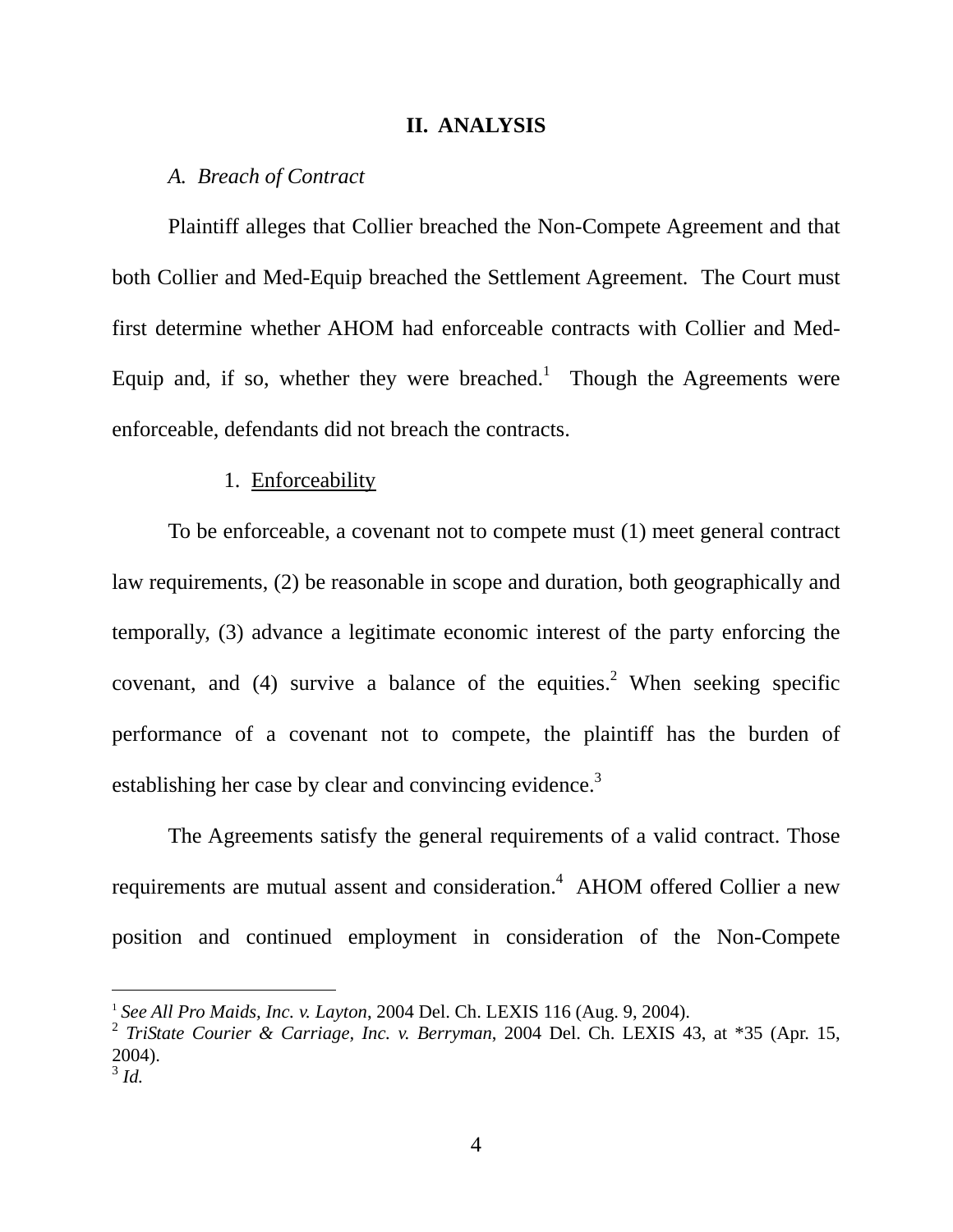Agreement, which Collier executed. Collier and Med-Equip executed the Settlement Agreement in consideration of AHOM dismissing the original lawsuit.

The Agreements are of reasonable scope and duration. They are limited to a duration of one year and a radius of fifty miles.<sup>5</sup> Further, the Agreements advance the legitimate economic interest of AHOM to protect relationships cultivated by Collier while an AHOM employee, and survive a balance of the equities.

### 2. Alleged Breaches

Plaintiff has failed, however, to establish the breach of the Agreements. The Settlement Agreement clearly states that the Non-Compete Agreement would be subject to the express terms of the Settlement Agreement.<sup>[6](#page-5-1)</sup> The Settlement Agreement expressly permitted Collier to work for Med-Equip as a respiratory therapist. Collier's activities that have been challenged by AHOM were in fact permitted by this proviso of the Settlement Agreement. Descriptions of certain of these challenged activities follow, with an explanation of how Collier's credible trial testimony and other evidence in the record have cast sufficient doubt on

 <sup>4</sup> *See Research & Trading Corp. v. Pfuhl*, 1992 Del. Ch. LEXIS 234, at \*16 (Nov. 19, 1992); *Delaware Express Shuttle, Inc. v. Older*, 2002 Del. Ch. LEXIS 124, at \*40 (Oct. 23, 2002).

<span id="page-5-0"></span><sup>&</sup>lt;sup>5</sup> Non-compete agreements covering limited areas for two or fewer years generally have been held to be reasonable. *See All Pro Maids*, 2002 Del. Ch. LEXIS 116, at \*18 (one year restriction found reasonable); *Delaware Express Shuttle*, 2002 Del. Ch. LEXIS 124, at \*54 (finding three years unreasonable because of rapid customer turnover, and reducing duration of covenant to two years); *COPI of Delaware, Inc. v. Kelly*, 1996 Del. Ch. LEXIS 136, at \*12 (Oct. 25, 1996) (two year restriction reasonable for company officers and sales personnel).<br>
<sup>6</sup> Settlement Agreement, ¶ 3.

<span id="page-5-1"></span>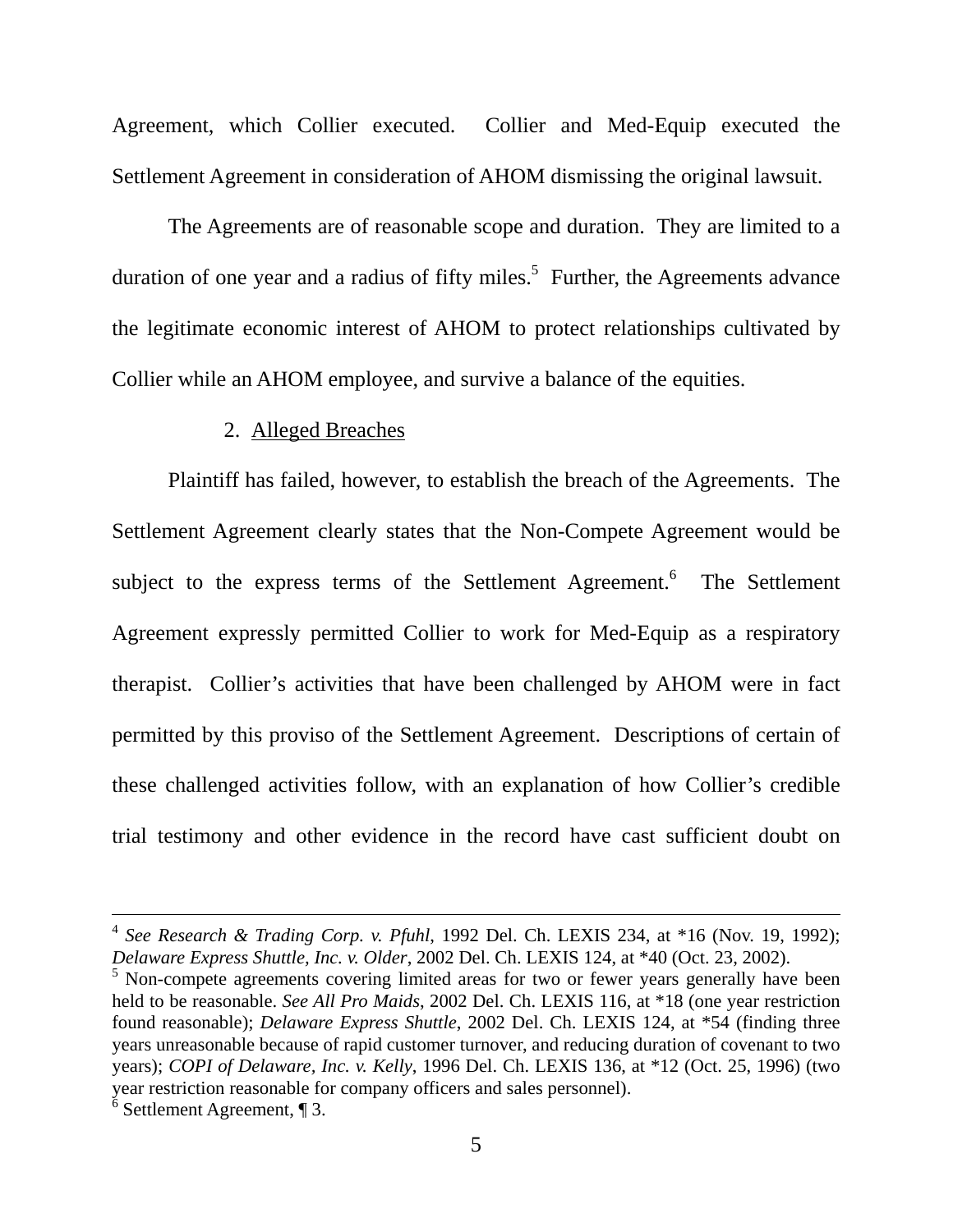Plaintiff's allegation that Collier was acting in capacities other than as a respiratory therapist.

### a. The DME Deliveries

Plaintiff alleges that Collier's delivery of non-respiratory DME to Med-Equip patients alone constituted a breach of the Agreements. As mentioned above, however, the Settlement Agreement permits Collier to act as a respiratory therapist, and an attendant responsibility of a respiratory therapist is to deliver DME. The Settlement Agreement's Exhibit A does not specify that the equipment or services provided by the respiratory therapist must be respiratory in nature. Furthermore, there is no distinction between respiratory and non-respiratory DME recognized in the industry, and Med-Equip's practice has always been to require its full time respiratory therapists to deliver all DME. Finally, Collier testified that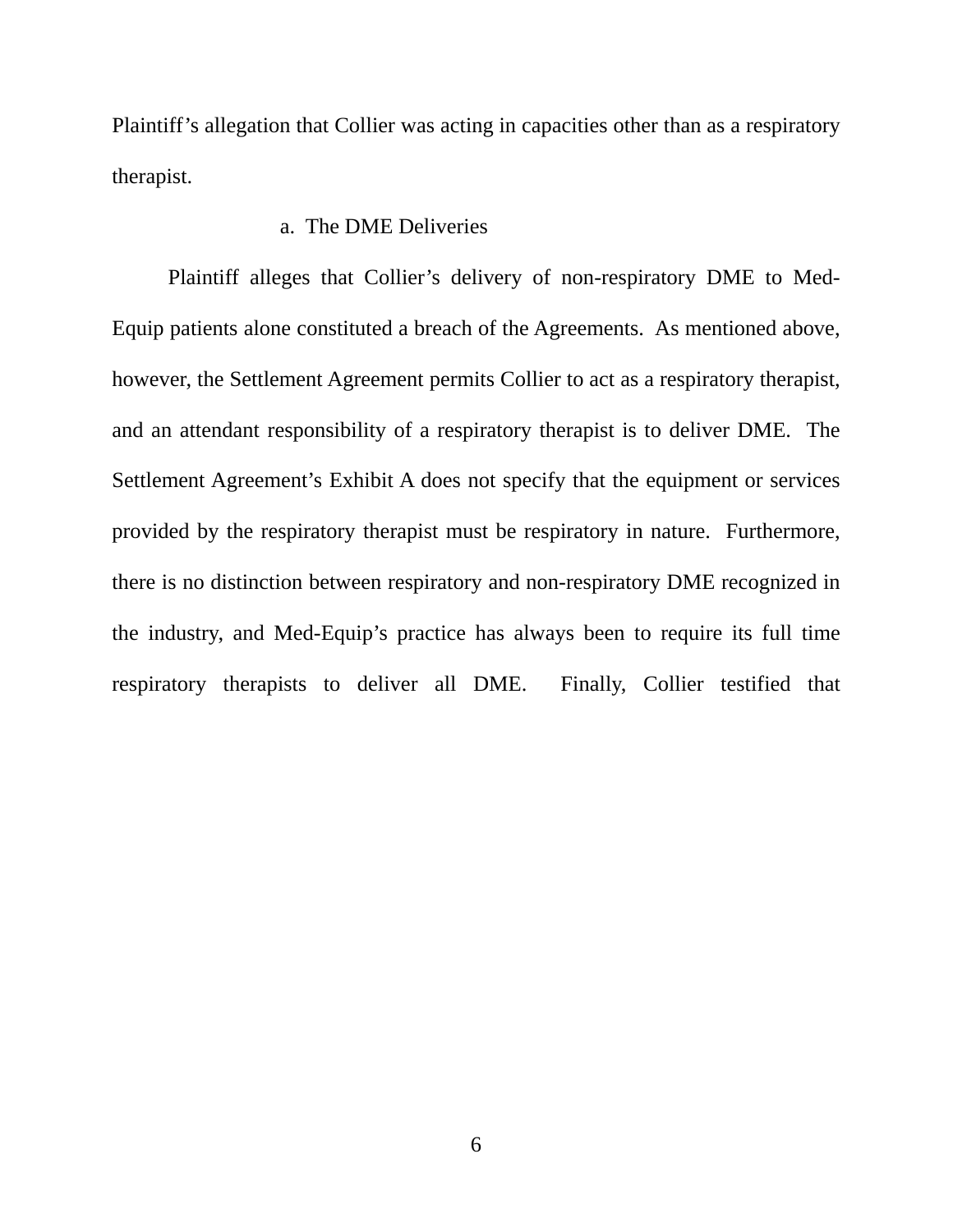there were only certain types of circumstances in which he delivered DME, all following Med-Equip's practice of having full time respiratory therapists deliver all DME.

## b. Obtaining Execution of Stale CMNs

Plaintiff alleges that in obtaining the execution of stale CMNs, Collier breached the Agreements. Close examination of the circumstances of obtaining the CMNs casts sufficient doubt on plaintiff's claim, and demonstrates that Collier was only acting as a liaison between Med-Equip and a patient's doctor, as permitted by the Settlement Agreement's description of a respiratory therapist. As discussed above, all challenged CMNs dealt with existing patients of Med-Equip, most of whom suffered from chronic pulmonary problems. The doctors executing such stale CMNs were already referral sources of Med-Equip before Collier became employed. Although plaintiff points to one entry in Collier's daily worksheets dated December 2, 2003 relating to Dr. Valoria, Collier convincingly testified that he did not actually meet with Dr. Valoria on that occasion, but only wrote the doctor's name because he did not know the names of any of Dr. Valoria's office staff at the time of the visit. Furthermore, Collier was called upon to obtain execution of stale CMNs when he was already going to be in the geographical area for other job responsibilities unchallenged by AHOM, and Collier never met with an actual doctor in such circumstances. Finally, pursuit of executed CMNs is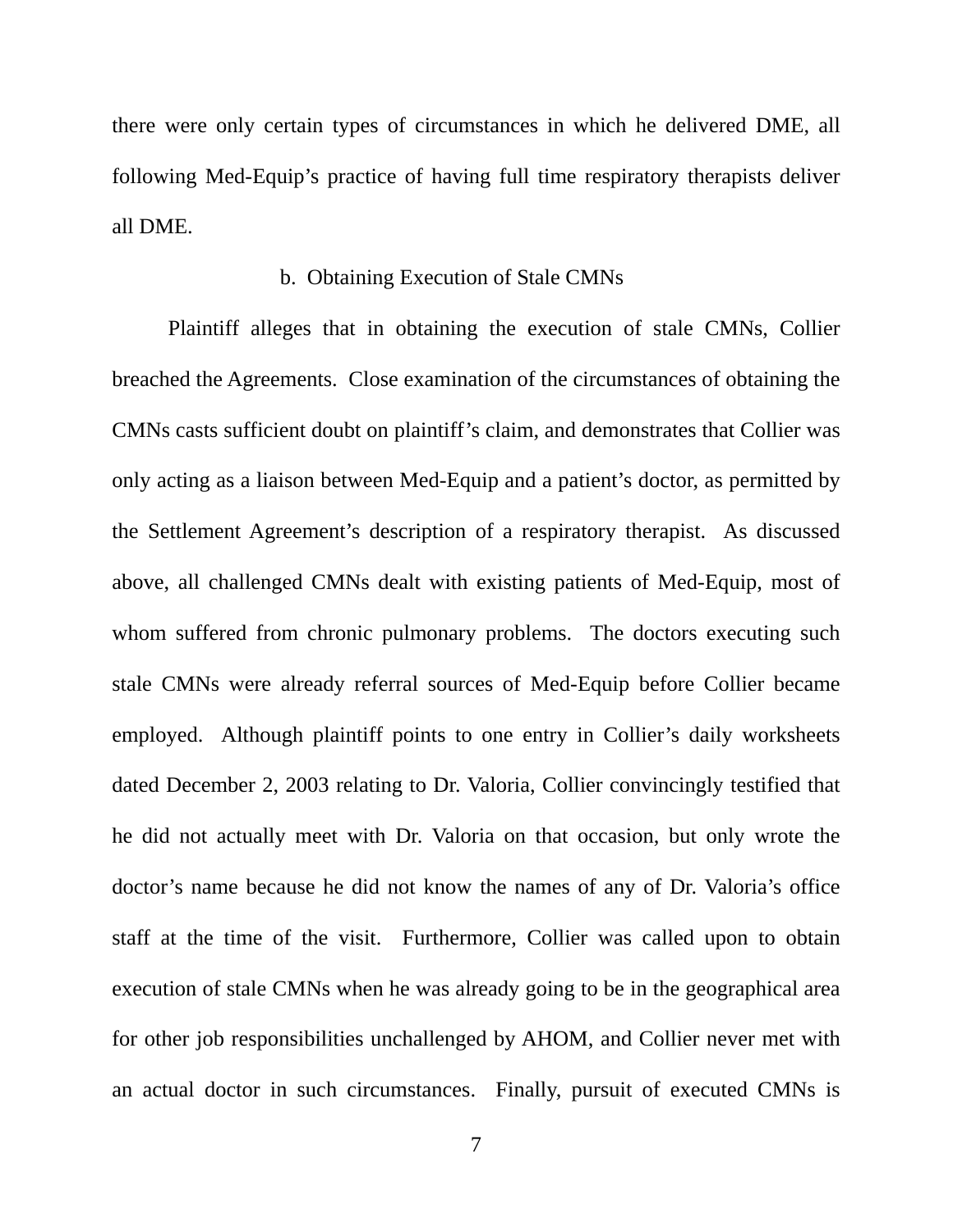viewed by the doctor's office as a nuisance or hindrance of their daily flow so such effort would do little to effectively solicit, market, or otherwise build goodwill. Collier's pursuit of a CMN as a respiratory therapist differed dramatically from AHOM account executives, who would host lunch meetings with doctors as part of their marketing presentation and only after would the doctor execute the CMN. Collier's obtaining the execution of stale CMNs was only the activity of a respiratory therapist and permitted by the Settlement Agreement.

#### c. Use of Cell Phone

Plaintiff alleges that Collier's use of the cell phone violated the Settlement Agreement's prohibitions on soliciting new business, and contacting physicians or other referral sources regarding new patients (*i.e.*, patients who aren't at that point existing patients of Med-Equip). Collier's use of the cell phone proved indispensable in responding to patients' needs, medical representatives' inquiries, and Med-Equip's customer service, all on a moment's notice. These general responsibilities of Collier as a respiratory therapist were clearly permitted by the Settlement Agreement.

Plaintiff points specifically to the Nextel records of the cell phone to attempt to demonstrate that certain communication exchanges and transactions were initiated by Collier. In its billing records, however, Nextel does not report tweaking and related incoming calls. Due to this lack of evidence, combined with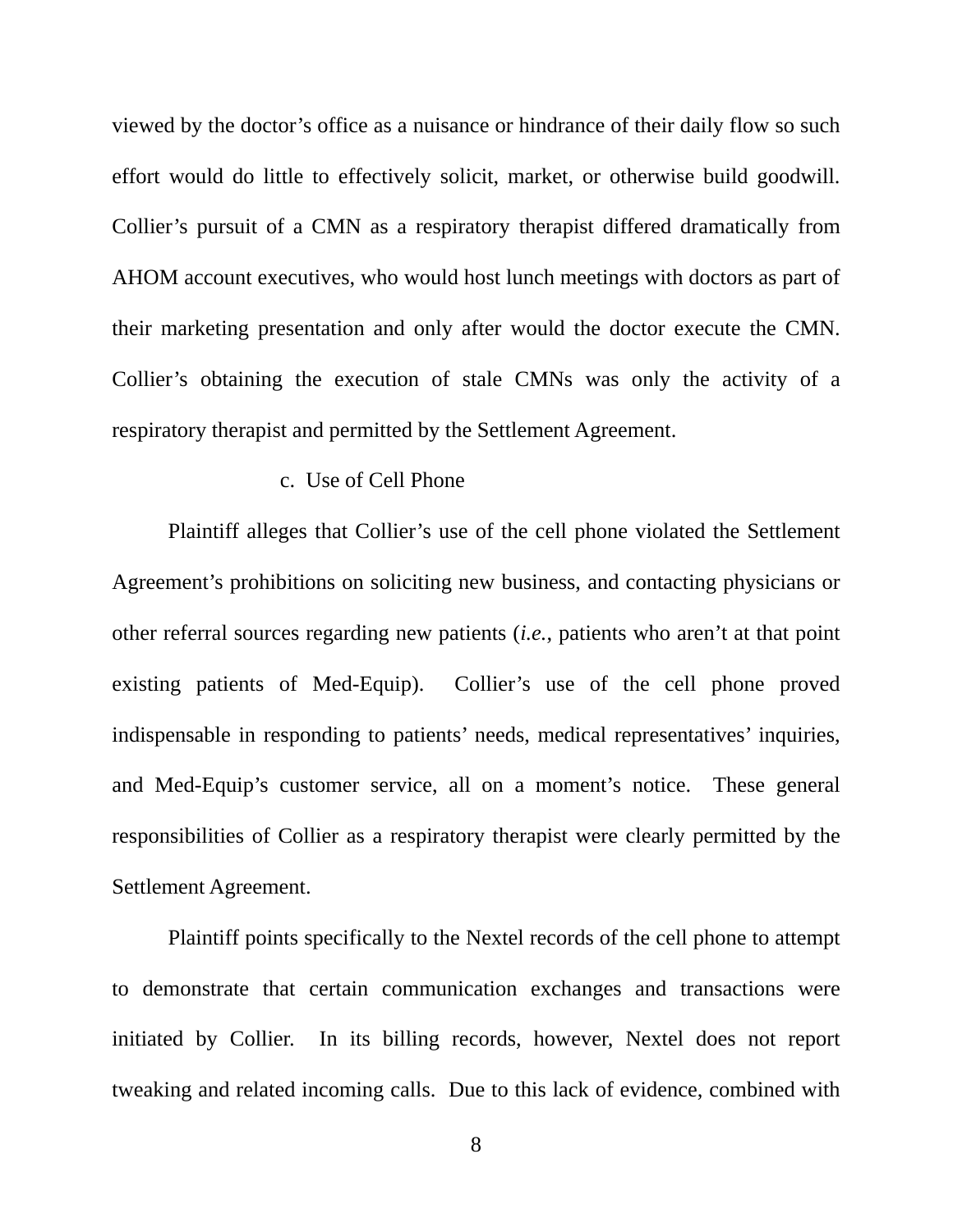credible testimony by Collier, and Med-Equip's customer service department daily activities worksheet, I cannot find as plaintiff urges me that Collier placed a number of soliciting calls to Christiana Care between December 5 and 7; rather, these calls were more likely in response to questions regarding the care of Med-Equip patients at the hospital. Therefore, Collier's use of his cell phone did not violate the Settlement Agreement.

### *B. Tortious Interference with a Contractual Relationship*

Plaintiff argues that Med-Equip's actions in hiring Collier in the face of knowledge that he was subject to the Non-Compete Agreement, as well as fostering Collier's breach of the Non-Compete Agreement, constitutes tortious interference. The elements of a claim of tortious interference with contract are: (i) the existence of a valid contract; (ii) the interferer's knowledge of the contract; (iii) intentional interference that induces or causes a breach of the contract; and (iv) damages.<sup>[7](#page-9-0)</sup> Without a breach of contract, there can be no tortious interference. As discussed above, the Settlement Agreement expressly permitted Collier to work for Med-Equip as a respiratory therapist. Because Collier's activities that have been challenged by AHOM were in fact permitted by this proviso of the Settlement Agreement, there was no breach of either agreement. In other words, because

<span id="page-9-0"></span> <sup>7</sup> *All Pro Maids*, 2002 Del. Ch. LEXIS 116, at \*25.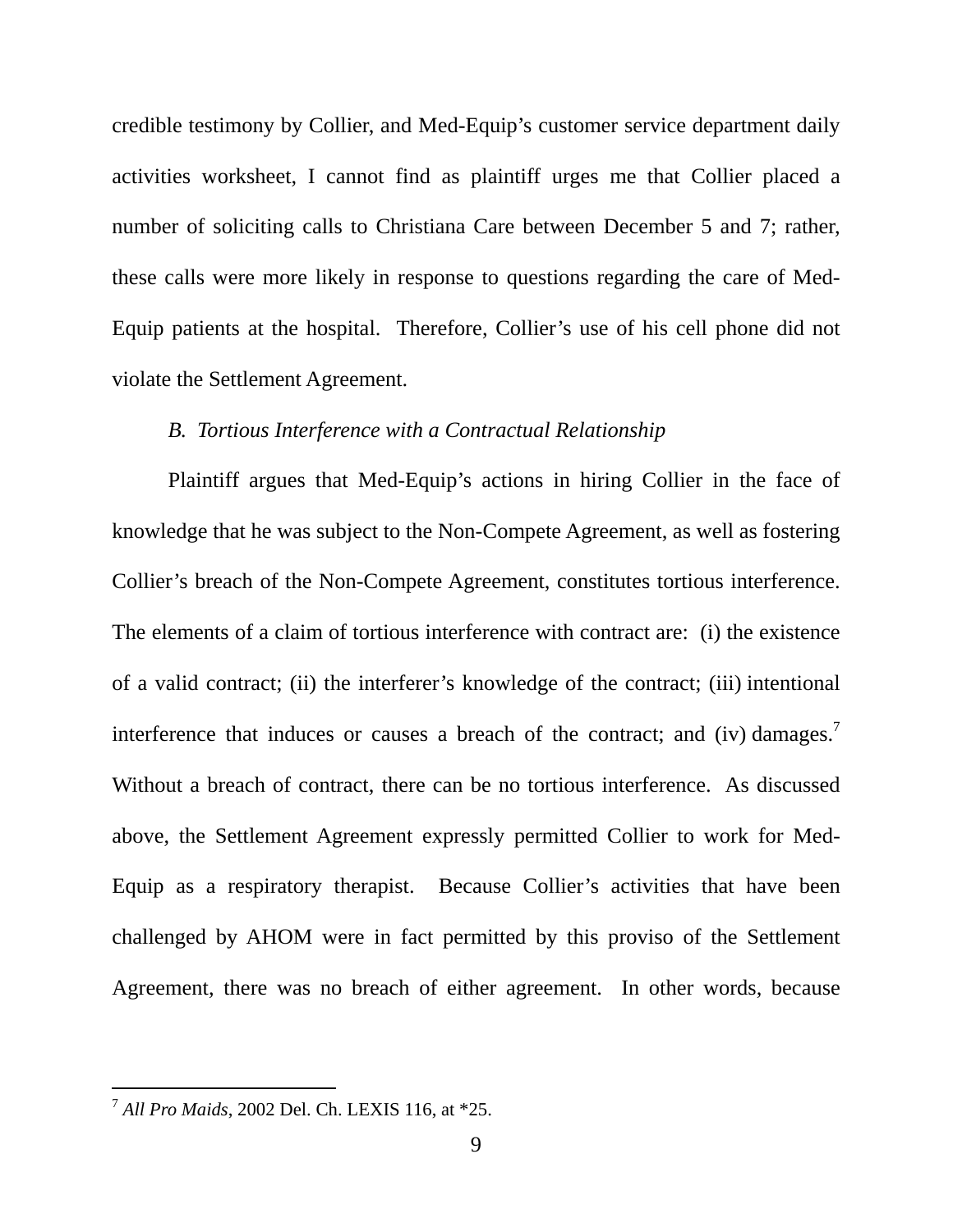plaintiff did not prove that Collier violated the terms of the Non-Compete Agreement, plaintiff has likewise failed in proving tortious interference.

# *C. Unfair Competition*

Plaintiff alleges that by trading on the relationships that Collier developed while employed at AHOM in order to obtain new business for Med-Equip, defendants engaged in unfair competition. The elements of the tort of unfair competition are that plaintiff has a reasonable expectancy of entering a valid business relationship, with which defendant wrongfully interferes and, thereby, defeats plaintiff's legitimate expectancy and causes him harm.<sup>[8](#page-10-0)</sup> The home respiratory and medical equipment services industry enjoys robust competition, and any expectation of business relationships might be a bit unreasonable without a written contract with the customer. AHOM argues that past referrals of AHOM could be expected to continue to use the company in the future absent some outside interference; such argument, however, ignores the possibilities of price and service competition, and assumes that consumers base their choice of medical equipment provider solely on incumbency. Additionally, defendants could not have wrongly interfered with such relationships when Collier's activities were expressly permitted by the Settlement Agreement that plaintiff was a party to.

<span id="page-10-0"></span> <sup>8</sup> *Total Care Physicians, P.A. v. O'Hara*, 798 A.2d 1043 (Del. Super. 2001).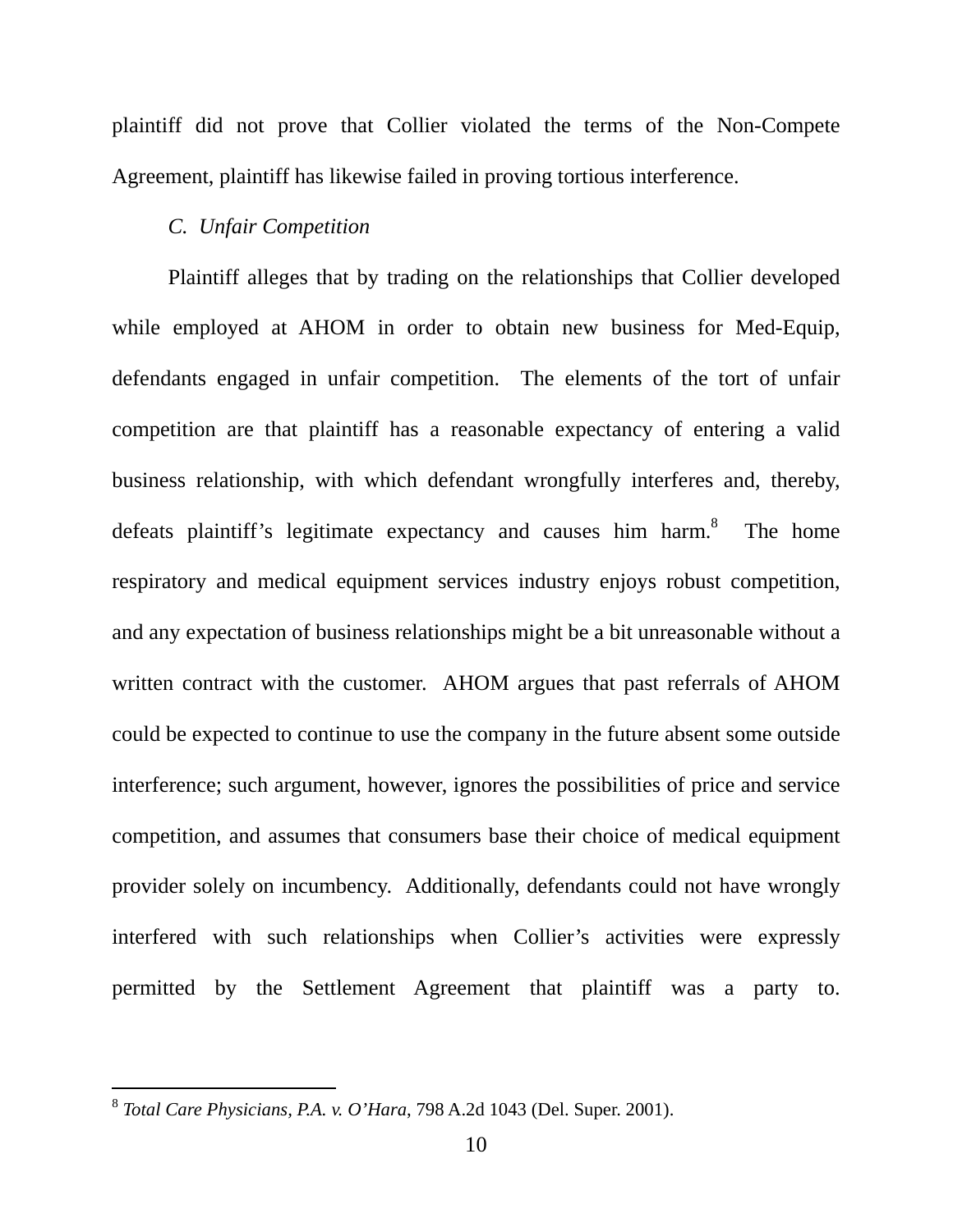Finally, without delving into unnecessary detail, defendants failed to prove that their loss of business was proximately caused by Med-Equip, let alone by Collier's activities working for Med-Equip.

# *D. Interference with a Prospective Economic Advantage*

Plaintiff alleges that Med-Equip's actions constituted tortious interference with AHOM's prospective business relationship with its referral sources. The elements of a claim of tortious interference with prospect business relation are: (i) the existence of a reasonable probability of a business expectancy; (ii) the interferer's knowledge of the expectancy; (iii) intentional interference that induces or causes termination of the business expectancy; and (iv) damages.  $9$  Once again, AHOM's expectancy of maintained business from customers was not reasonable in light of the competitive market in which it operated. Plaintiff has failed to demonstrate any intentional interference by Collier or by Med-Equip that caused a termination of the business plaintiff had reasonably expected. Additionally, plaintiff did not demonstrate damages that were proximately caused by defendants.

#### **III. CONCLUSION**

Based on the findings of fact and conclusions of law made herein, judgment

<span id="page-11-0"></span> <sup>9</sup> *All Pro Maids*, 2002 Del. Ch. LEXIS 116, at \*25.